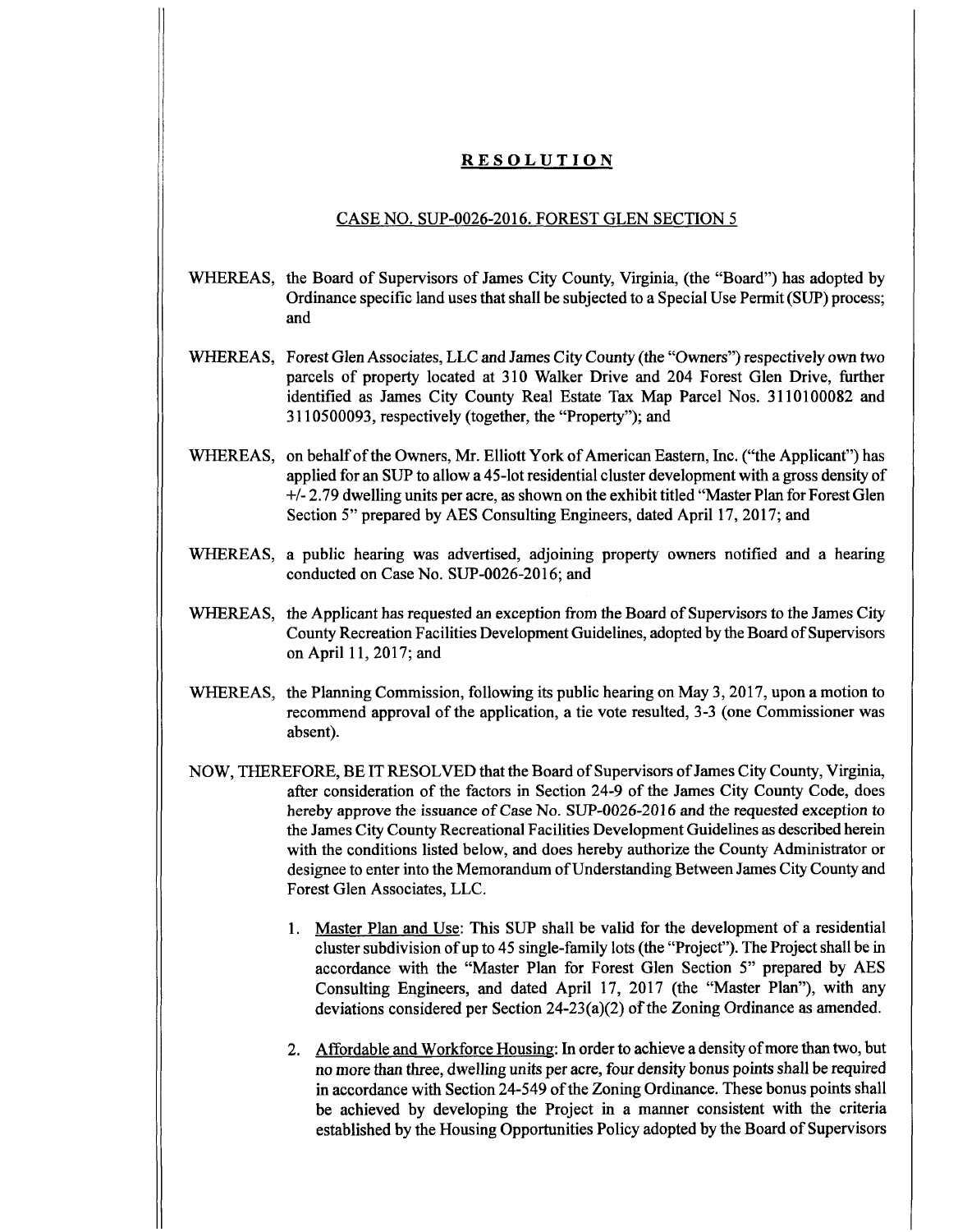on November 27, 2012 (the "HOP"); further, by committing an additional twenty percent of all units to the provision of affordable and workforce housing, starting above the threshold required by the HOP (the "Additional Units"). The Additional Units shall also be offered for sale or made available to rent at prices determined to be in accordance with the HOP.

- 3. Streetscapes; Streetscape improvements shall be provided in accordance with applicable provisions ofthe County's Streetscape Guidelines policy. The necessary streetscape improvements shall be shown on the subdivision construction plan and approved by the Director of Planning prior to any subdivision construction plan approval. These improvements shall be installed or bonded prior to the issuance ofany Certificate of Occupancy.
- 4. Water Conservation: Prior to final subdivision construction plan approval, water conservation standards shall be submitted to and approved by the James City Service Authority. The standards shall include, but not be limited to, such water conservation measures as limitations on the installation and use of irrigation systems and irrigation wells, the use of approved landscaping materials and warm season turf where appropriate, and the use ofwater conserving fixtures and appliances to promote water conservation and minimize the use of public water resources.
- 5. Archaeology: A Phase I Archaeological Study for the property located at 310 Walker Drive shall be submitted to the Director of Planning, or his designee, for review and approval prior to land disturbance. A treatment plan shall be submitted and approved by the Director ofPlanning for all sites in the Phase I study that are recommended for a Phase II evaluation and/or identified as eligible for inclusion on the National Register of Historic Places. If a Phase II study is undertaken, such a study shall be approved by the Director of Planning and a treatment plan for said sites shall be submitted to, and approved by, the Director of Planning for sites that are determined to be eligible for conclusion on the National Register of Historic Places and/or those sites that require a Phase III study. If in the Phase II study, a site is determined eligible for nomination to the National Register of Historic Places and said site is to be preserved in place, the treatment plan shall include nomination of the site to the National Register of Historic Places. If a Phase III study is undertaken for said sites, such studies shall be approved by the Director ofPlanning prior to land disturbance within the study areas. All Phase I, II and III studies shall meet the Virginia Department ofHistoric Resources' Guidelines for Preparing Archaeological Resource Management Reports and the Secretary ofthe Interior's Standards and Guidelines for Archaeological Documentation, as applicable, and shall be conducted under the supervision of a qualified archaeologist who meets the qualifications set forth in the Secretary of the Interior's Professional Qualification Standards. All approved treatment plans shall be incorporated into the subdivision construction plan for the Property and the clearing, grading or construction activities thereon.
- 6. Buffers: A plan to relocate any existing structures, including recreation facilities, located within the buffers required by Section 24-544 of the Zoning Ordinance shall be included in the subdivision construction plan for the Project. These structures shall be relocated at no expense to the County prior to issuance of a Certificate of Occupancy for any dwelling unit.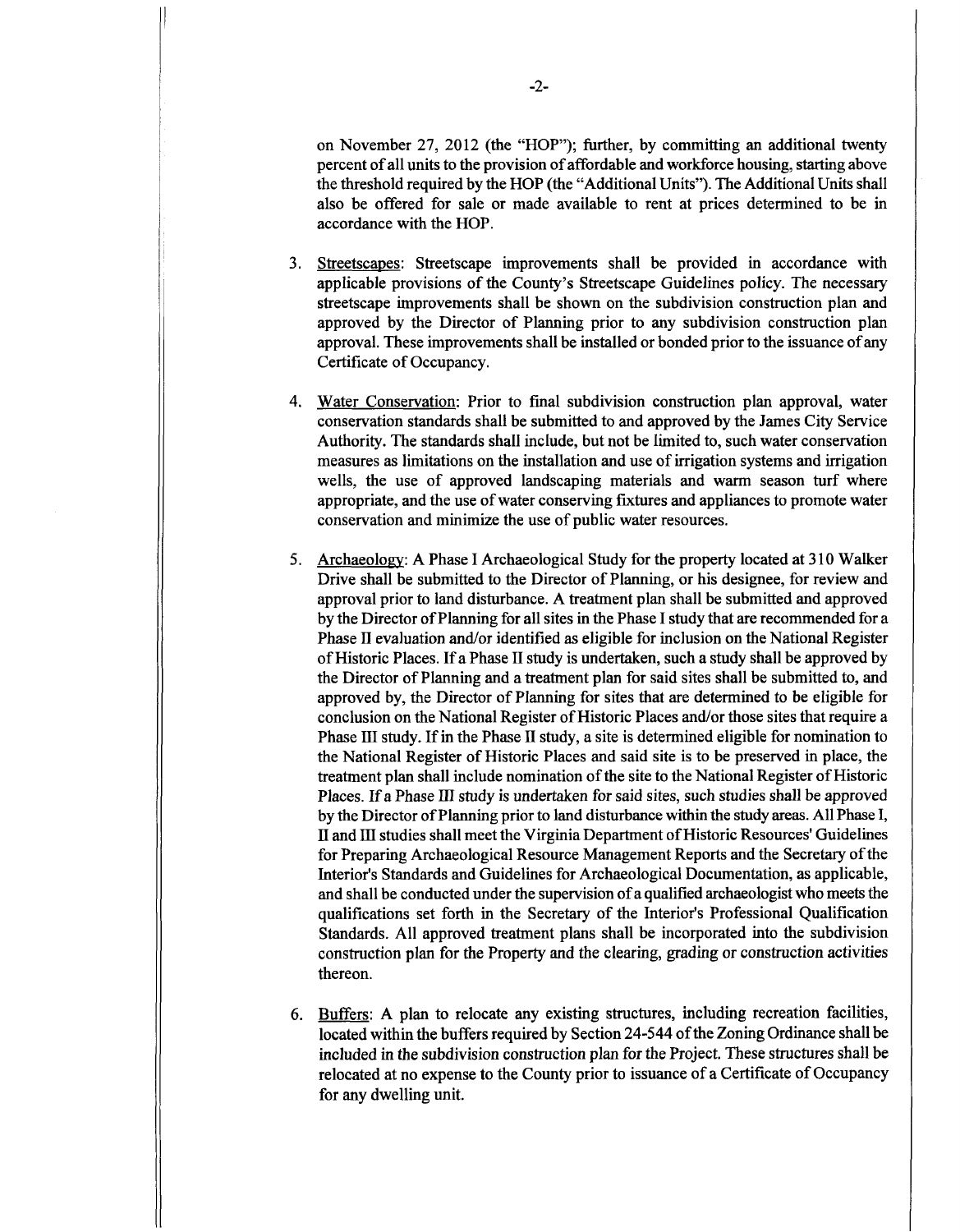- 7. Design Guidelines: Prior to final subdivision construction plan approval, the Director of Planning shall review and approve architectural elevations for the Project. These elevations shall be generally consistent with the architectural styles depicted in the Community Impact Statement, dated April 17, 2017, submitted with the special use permit application. Final plans and completed buildings shall be consistent with the elevations approved by the Director of Planning.
- Junk Removal: Alljunk, as determined by the Zoning Administrator, shall be removed from the Property prior to final subdivision construction plan approval. "Junk" shall mean, but not be limited to, old or scrap copper, brass, rope, rags, batteries, paper, trash, rubber, debris, waste or junked, dismantled, or wrecked automobiles, or parts thereof, iron, steel and other old scrap ferrous or nonferrous material. The Zoning Administrator shall verify, in writing, that alljunk has been properly removed from the Property. 8.
- 9. Recreation: Recreational amenities shall be provided consistent with the exception to the James City County Recreational Facilities Guidelines granted by the Board of Supervisors on June 13, 2017, and as shown on the Master Plan. The improvements shall be constructed, or bonded in amanner acceptable to the County Attorney, priorto the issuance of a Building Permit for the first dwelling and, at a minimum, shall include the following:
	- A. Five pieces of recreational fitness equipment at 204 Forest Glen Drive; and
	- A paved multi-use trail, a minimum of eight feet in width, connecting the new residential lots to 204 Forest Glen Drive. B.

These amenities shall be shown on the subdivision construction plan and shall be reviewed and approved by the Director of Planning and the Director of Parks and Recreation for consistency with Board-approved facilities prior to final approval of the subdivision construction plan.

- 10. Pedestrian Accommodations: There shall be sidewalks installed on at least one side of any new right-of-way to be constructed. A paved multi-use path, a minimum of eight feet in width, shall also be provided along the existing portion of Walker Drive as shown on the Master Plan. This multi-use path shall include a cross-walk connection to James City County Real Estate Tax Map Parcel No. 3110500093. The sidewalk and multi-use path improvements shall be installed or bonded prior issuance ofa Certificate of Occupancy for any lot within the Project.
- 11. Landscape Plan: The proposed stormwater management facilities shall be screened from Walker Drive and the adjacent residences in accordance with Section 24-100 of the Zoning Ordinance. This screening shall include upright evergreen plantings, with credit given for existing plantings. A landscape plan shall be submitted with the subdivision construction plan for review and approval by the Director of Planning or his designee prior to final approval of the subdivision construction plan. These improvements shall be constructed, or bonded in a manner acceptable to the County Attorney, prior to issuance of the first Certificate of Occupancy for the Project.